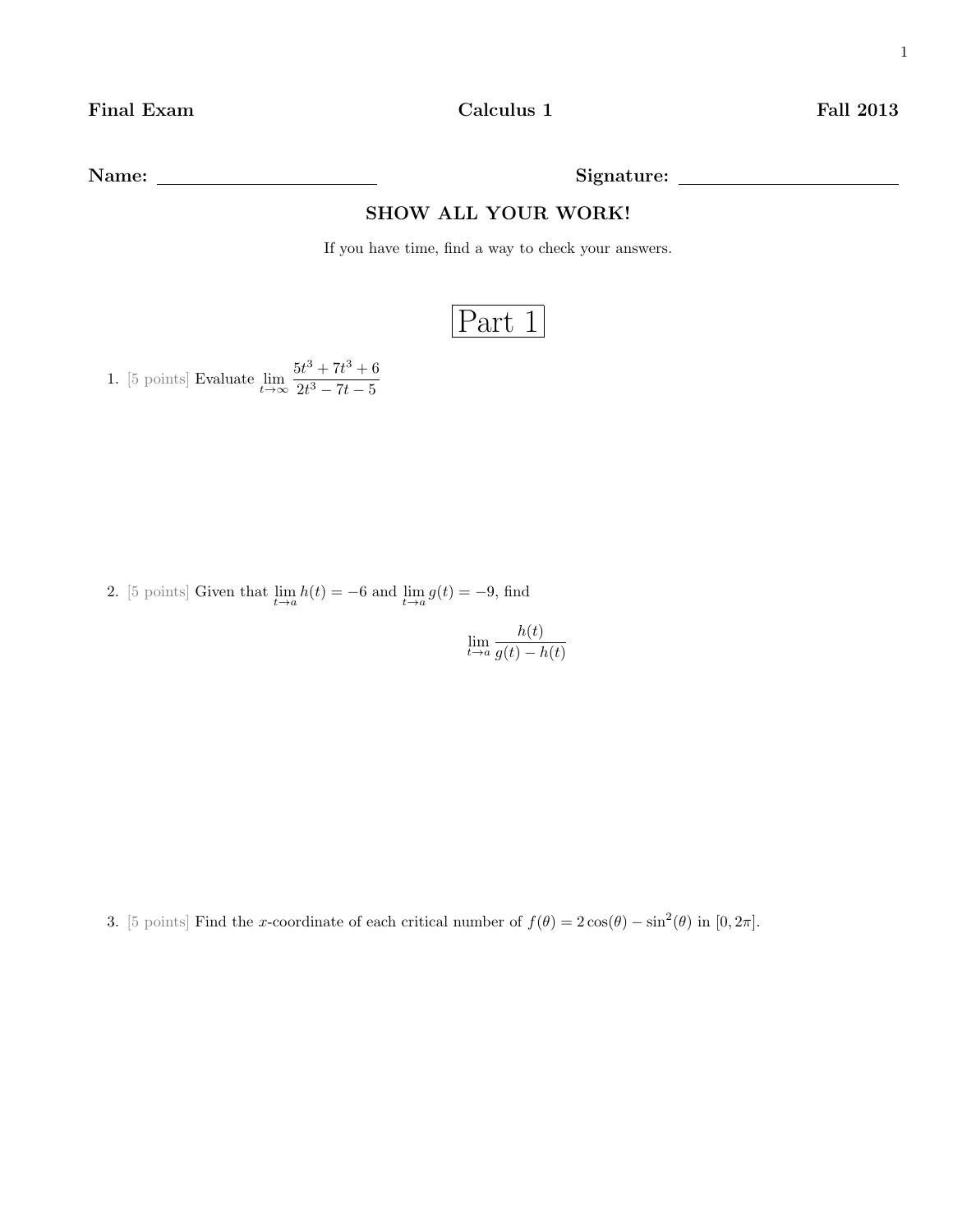4. [5 points] Find the values of x for which the curve  $y = 2x^3 - 9x^2 - 24x + 1$  has a horizontal tangent line.

5. [5 points] Find the linearization  $L(x)$  of the function  $f(x)$  at  $\frac{\pi}{4}$  for  $f(x) = \sin(x)$ 

6. [5 points] Find the second derivative of the function  $f(x) = \cos(x^3)$ .

7. [5 points] Find y' if  $cos(xy) = 1 + sin(y)$ .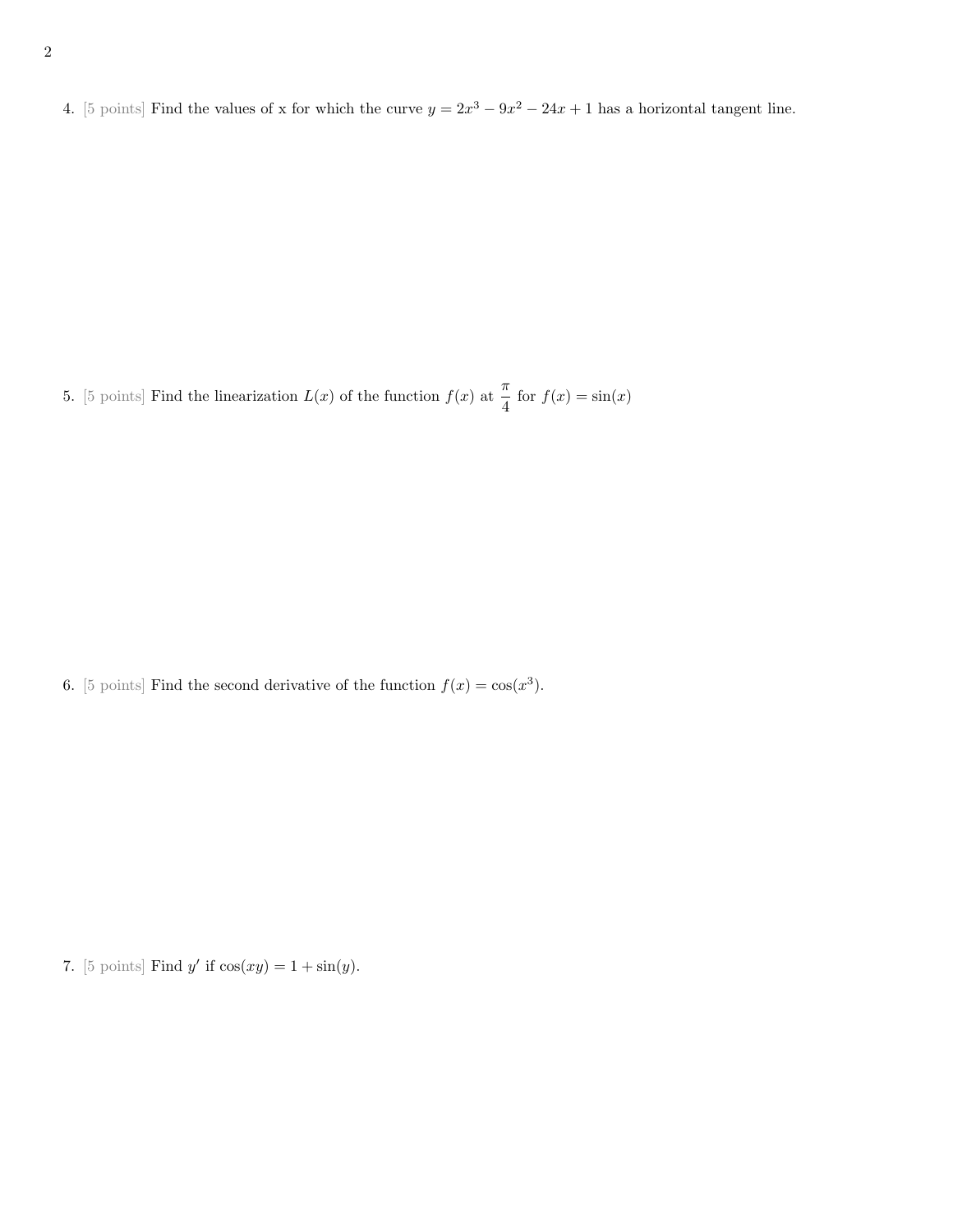8. [5 points] Differentiate  $f(x) = e^{\sin x \cos x}$ .

9. [5 points] Find 
$$
\lim_{x\to 0} \frac{e^x - 1 - x}{x^2}
$$
.

10. [5 points] A particle moves along a straight line so that its coordinate at the time t is  $s(t)$ . It is known that its velocity equals  $v(t) = 6t^2 + 4t + 1$  and that  $s(0) = 0$ . Find the precise expression for  $s(t)$ .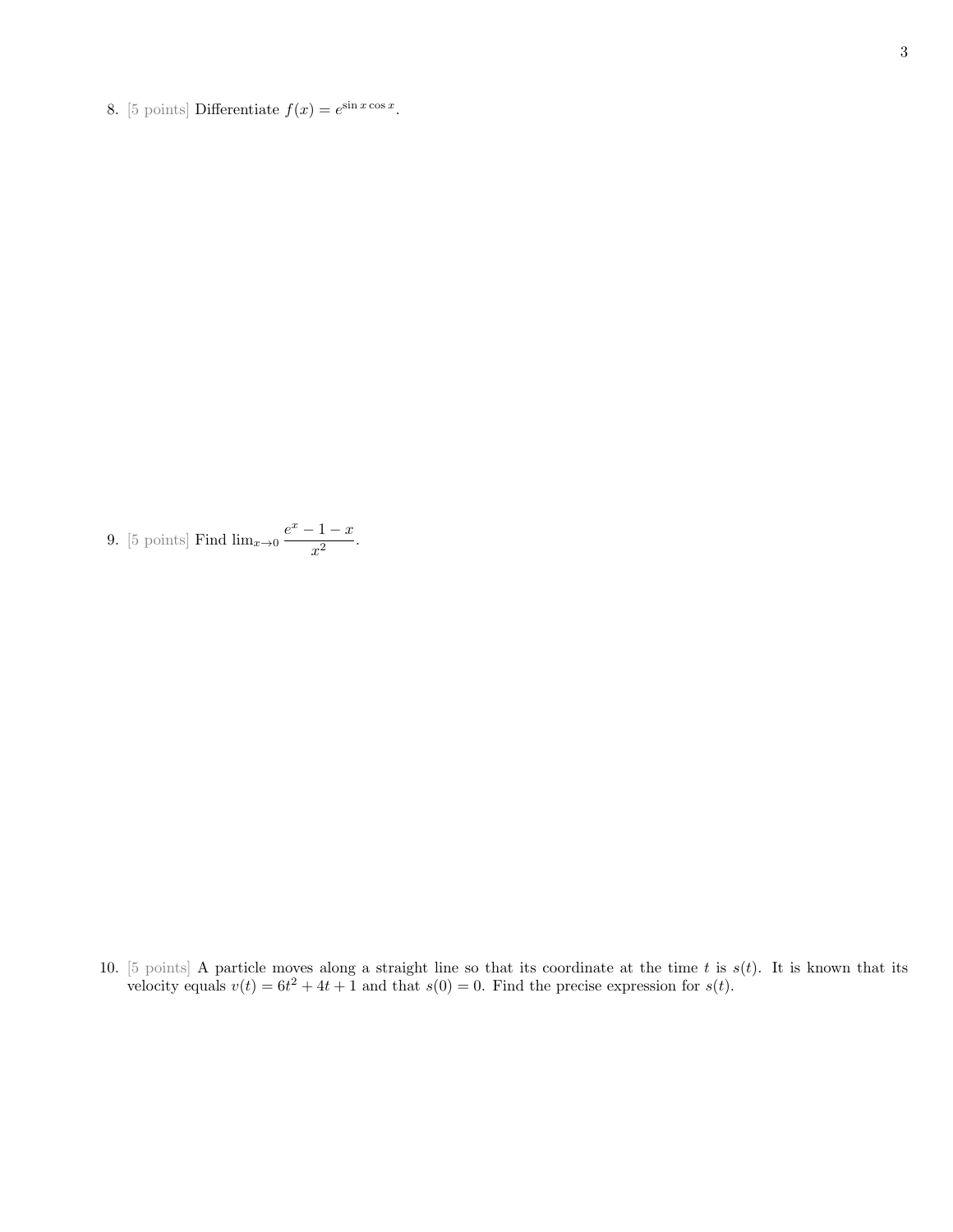## Part 2

1. [5 points] Differentiate  $f(x) = e^{\tan x} - (\ln(x))^5$ 

2. [5 points] Given the following function on the given interval

 $g(t) = t^2 + 2t + 1, \qquad [-2, 0],$ 

find all numbers  $c$  that satisfy the conclusion of the Mean Value Theorem.

3. [5 points] Use logarithmic differentiation to calculate the derivative of

$$
y = \frac{x^{\frac{3}{4}}\sqrt{x^2 + 4}}{(3x + 4)^5}
$$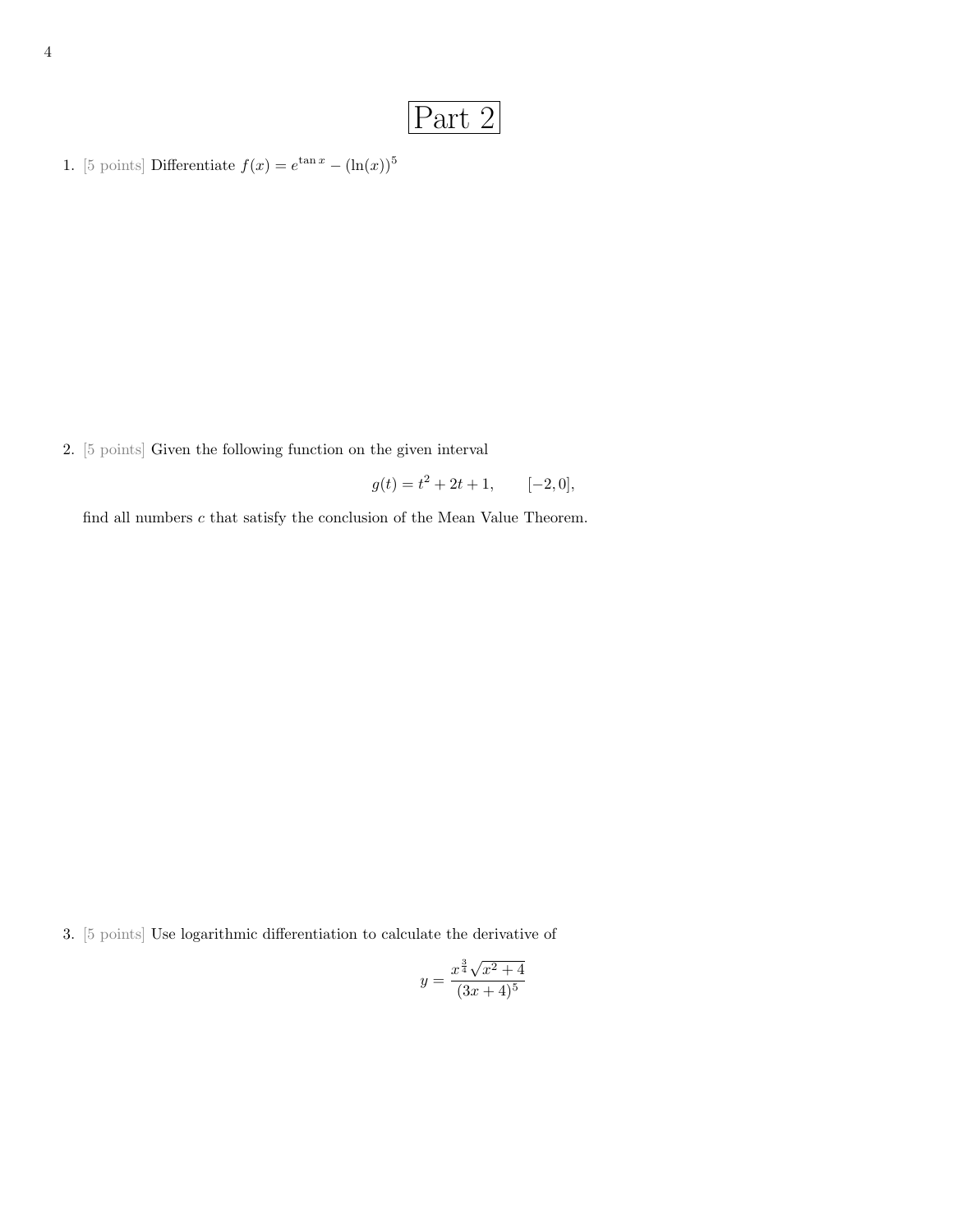4. [10 points] If  $y = f(x) = -4x\sqrt{x+3}$ , find the absolute maxima and minima of  $f(x)$  on the closed interval [-3,6]. Include the appropriate  $x$  and  $y$  values of the maximum and minimum.

5. [8 points] Find the dimensions of a rectangle whose area is 9 and whose perimeter is minimal.

6. Let 
$$
f(x) = \frac{x-2}{(x-1)^2}
$$
.

(a)  $[2 \text{ points}]$  Find the domain and the x and y intercepts of the function.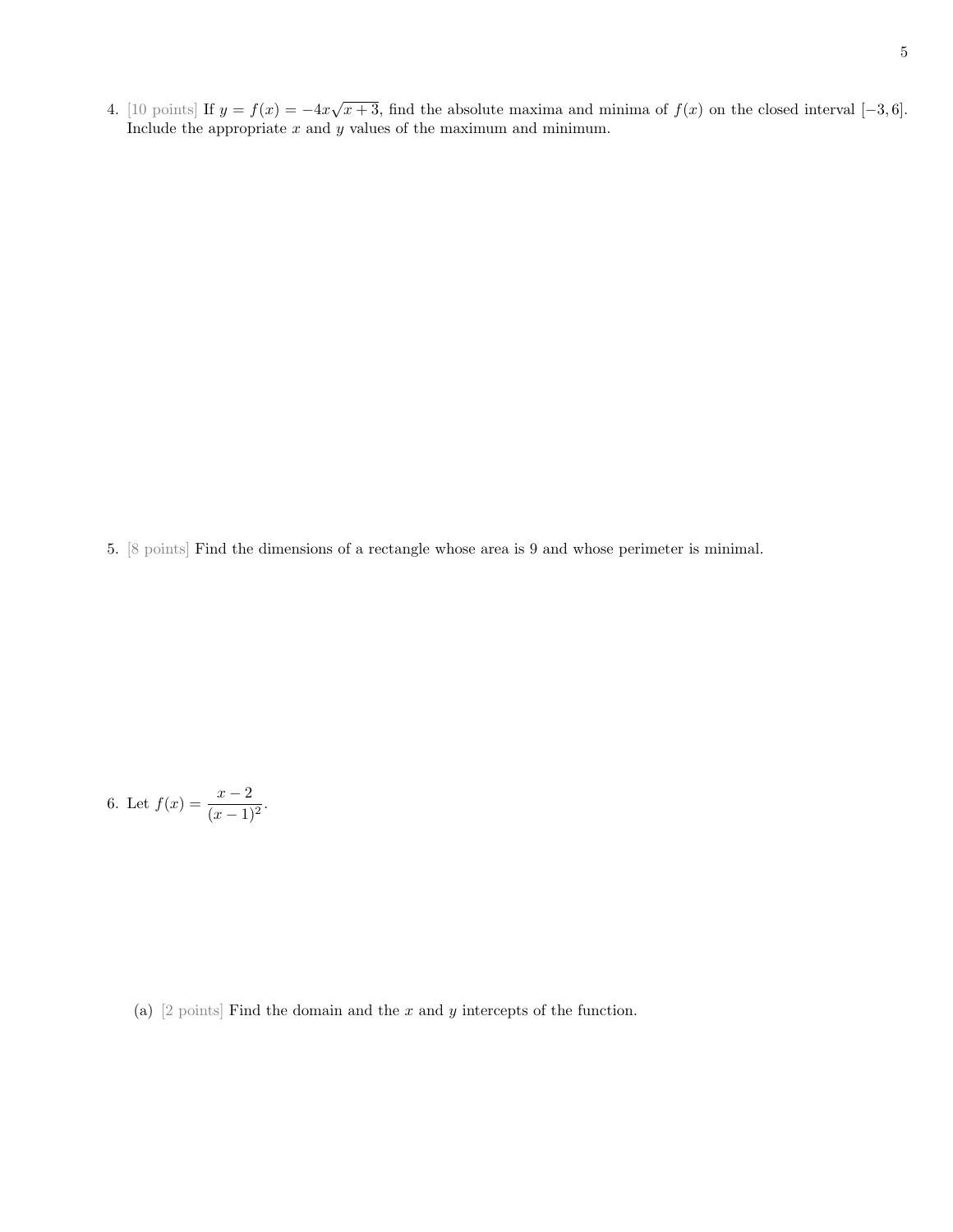(b) [3 points] Find the vertical and horizontal asymptotes of the function.

(c) [2 points] Find the open intervals where  $f(x)$  is increasing and the open intervals where  $f(x)$  is decreasing.

(d) [2 points] Find the local maxima and the local minima of the function if any (give both x and y coordinates of each of them).

(e) [2 points] Find all open intervals where the graph of  $f(x)$  is concave up and all open intervals where it is concave down.

(f)  $[1 \text{ points}]$  Find all inflection points (give both x and y coordinates!).